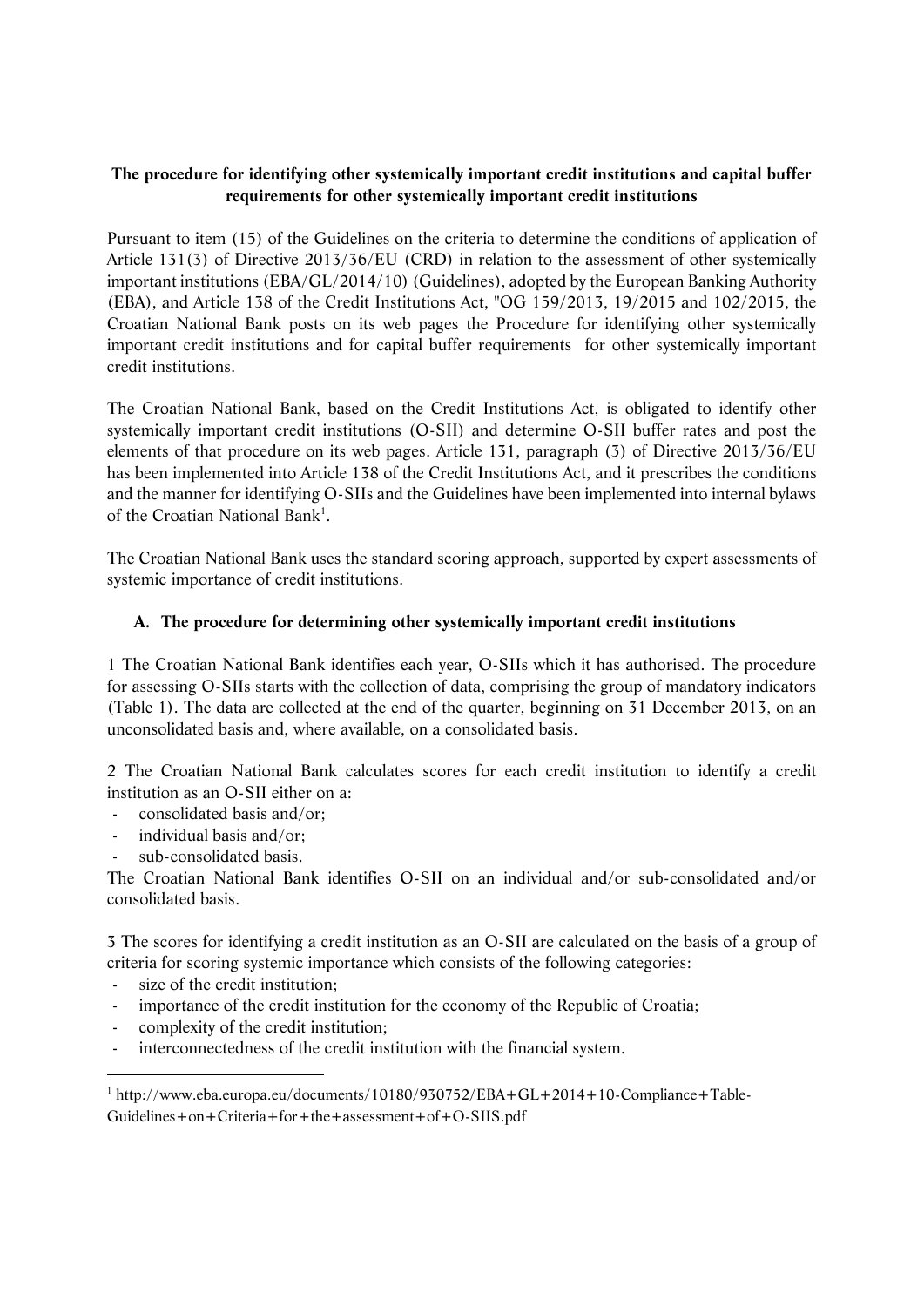4 Each of the listed criteria consists of one or more mandatory indicators, shown in Table 1. The indicators within each criterion are weighted by the same weight factor compared to the other indicators within the same criterion.

5 If an individual indicator referred to in Table 1 is not available, an appropriate, substitute indicator is used. The substitute indicator used is selected by the Croatian National Bank.

6 The scores for identifying a credit institution as an O-SII are calculated for each credit institution in the following manner:

6.1 The value of the indicator of each credit institution is divided by the sum total of individual indicator values in all credit institutions in the Republic of Croatia (relative indicator of importance).

6.2 The relative indicators of importance referred to in item 6.1 are multiplied by 10.000 (ten thousand) so that they can be expressed in basis points.

6.3 Basis points are then calculated for each credit institution for the categories referred to in item 3 so that a simple average of indicator scores within each of these categories is calculated.

6.4 And finally, for each credit institution, summary scores are calculated as a simple average of the scores for each of the categories listed in item 3.

7 The Croatian National Bank identifies credit institutions as O-SII if the sum total of their scores equals or exceeds 275 basis points. This ensures adequate identification of credit institution according to the criterion of importance. Namely, below the threshold of 350 basis points recommended by the guidelines there is still a clearly distinct group of institutions considerably departing in terms of scores from other institutions and their individual scores are all lower than the standard threshold, ranging from 290 to 309 basis points. These credit institutions are estimated to possess the elements of systemic importance and therefore the threshold of 275 basis points has been set as the threshold above which credit institutions are identified as O-SIIs.

8 For the purposes of scoring referred to in item 6, indicators may include the values of indicators of branches in the member states or in third countries if the number of scores obtained adequately reflects the banking sector in the Republic of Croatia.

9 In the procedure of scoring third-country branches referred to in item 8, account may be taken of the following:

1 overall relevance of third-country branches in the domestic banking system; and

2 data availability, comparability and adequacy in terms of activities of third-country branches and their identification as O-SII, where this is relevant for the application of prudential requirements.

10 By way of derogation from item 8, the Croatian National Bank assesses whether an individual credit institution should be identified as an O-SII based on indicator scores in one of the categories referred to in item 3 and/or based on additional qualitative and/or quantitative indicators of systemic importance.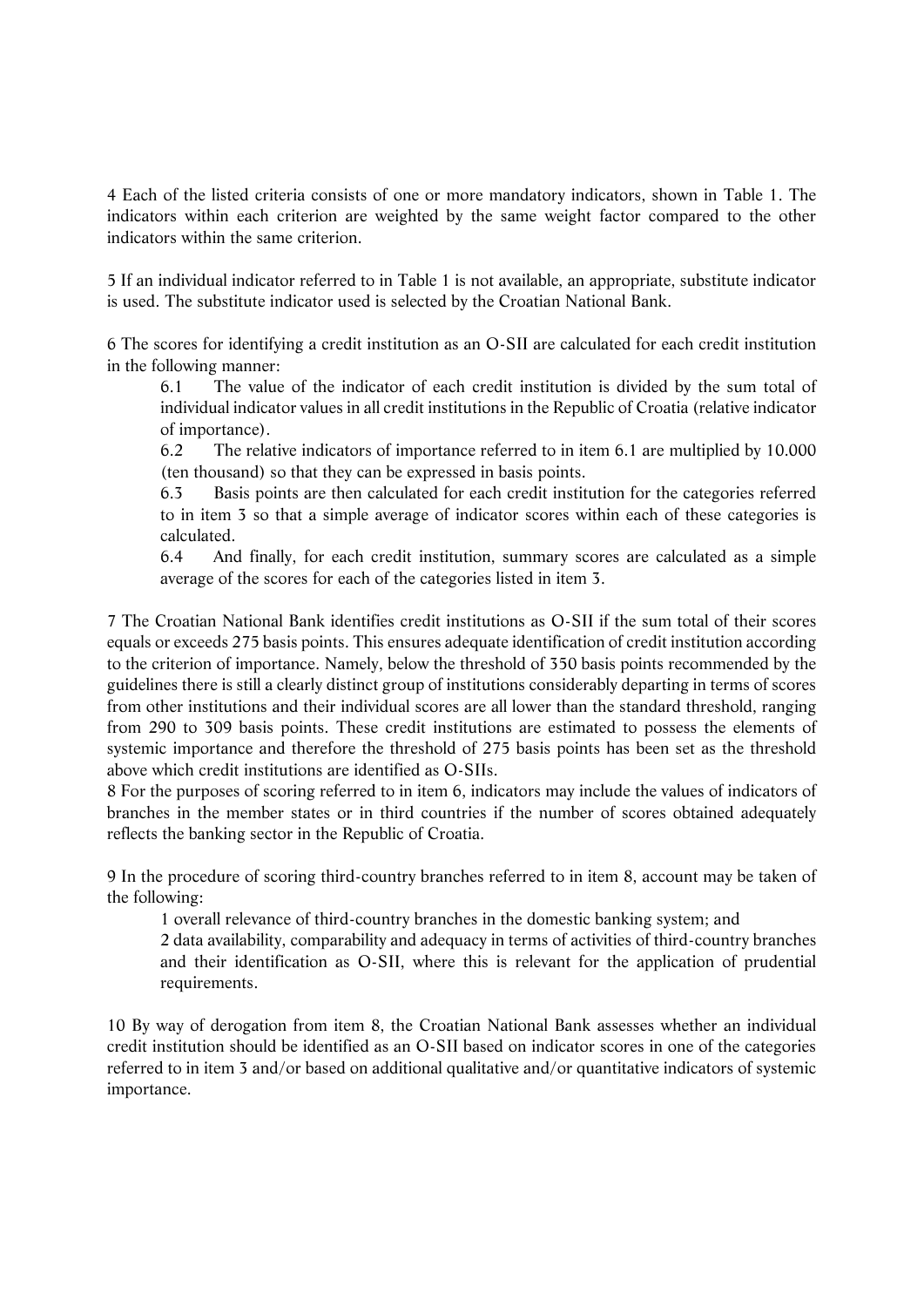11 In the case referred to in item 10, the Croatian National Bank selects the indicators it considers to be adequately reflecting systemic risk in the domestic sector or the EU economy. The indicators shown in Table 1 or some of the substitute indicators are used for this purpose.

12 No credit institution may be identified as an O-SII if its total number of scores equals or is below 4.5 (four and a half) basis points.

13 In the case where a credit institution with a score below the selected threshold of 275 basis points referred to in item 7 is identified as an O-SII, the Croatian National Bank posts on its web sites for such a credit institution the following information:

- the indicators used for identifying this credit institution as an O-SII
- why these indicators are relevant in the Republic of Croatia;
- systemic importance of that credit institution from the point of view of an individual indicator or a number of indicators.

**Table 1 Indicators of systemic importance classified according to the following criteria:** K1 – size of the credit institution, K2 – importance of the credit institution for the economy of the Republic of Croatia, K3 – complexity of the credit institution, K4 – interconnectedness of the credit institution with the financial system:

| Criterion      | Indicator                                                                                                                |
|----------------|--------------------------------------------------------------------------------------------------------------------------|
| K1             | Total assets (balance sheet amount)                                                                                      |
| K <sub>2</sub> | Total value of payment transactions in the Croatian Large Value Payment System by credit institutions - credit transfers |
|                | (outgoing payments)                                                                                                      |
| K <sub>2</sub> | Deposits and loans (including electronic money) received from depositors from private (non-government and non-           |
|                | financial) sectors in the EU                                                                                             |
| K2             | Deposits and loans given to receivers from private (non-government and non-financial) sectors in the EU.                 |
| K <sub>3</sub> | Notional value of all non-standard derivative financial instruments (all except <i>futures</i> )                         |
| K <sub>3</sub> | Cross-border payables (payables to creditors outside Croatia)                                                            |
| K <sub>3</sub> | Cross-border receivables (receivables from debtors outside Croatia)                                                      |
| K4             | Liabilities in the financial system                                                                                      |
| K4             | Assets in the financial system                                                                                           |
| K4             | Stock of issued debt securities                                                                                          |

Source: CNB.

### **B. Supervisory expert opinion**

The classification of credit institutions by means of the described scoring approach is subject to supervisory assessment, taking into account all available qualitative and quantitative information on system importance of individual institutions from the point of view of assessment of potential consequences that possible disturbances in such credit institutions would generate in the system.

### **C. O-SII buffers**

Based on thus identified O-SII's, the Croatian National Bank determines the buffer rate which individual O-SII has to apply to cover this systemic risk adequately. Pursuant to Article 137, paragraph (9) of the Credit Institution Act, the Croatian National Bank will issue a decision, identifying each O-SII and determining by that decision the O-SII buffer rates respectively. The Croatian National Bank determines the buffer rate for an O-SII taking into account the indicators of